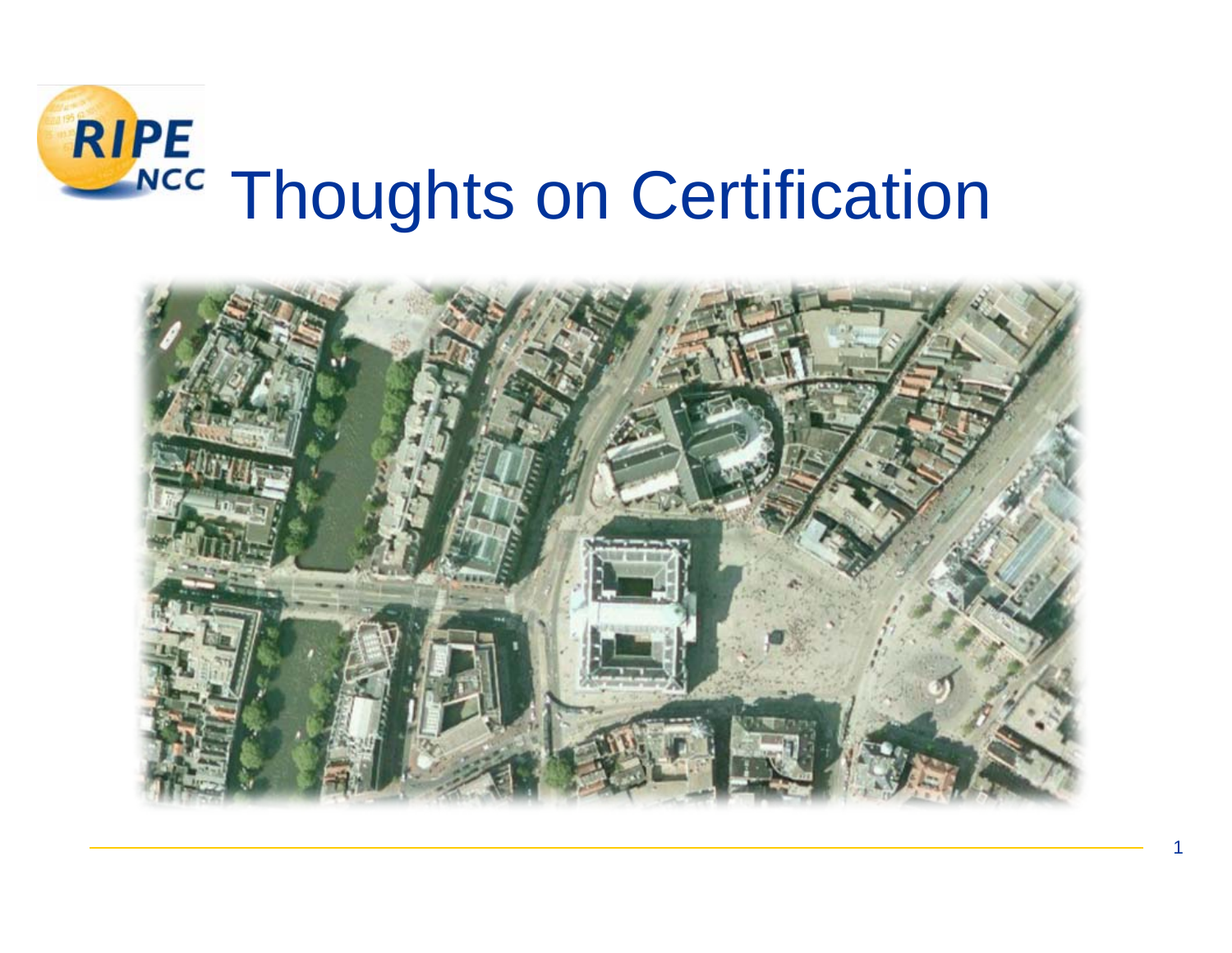

## **History**

*"No e-voting. No informal poll of what services are needed. RIPE NCC just keeps rolling along."*

- Want to be transparent
- Explicit decisions needed
- [http://www.ripe.net/info/ncc/roles](http://www.ripe.net/info/ncc/roles-responsibilities.html)[responsibilities.html](http://www.ripe.net/info/ncc/roles-responsibilities.html)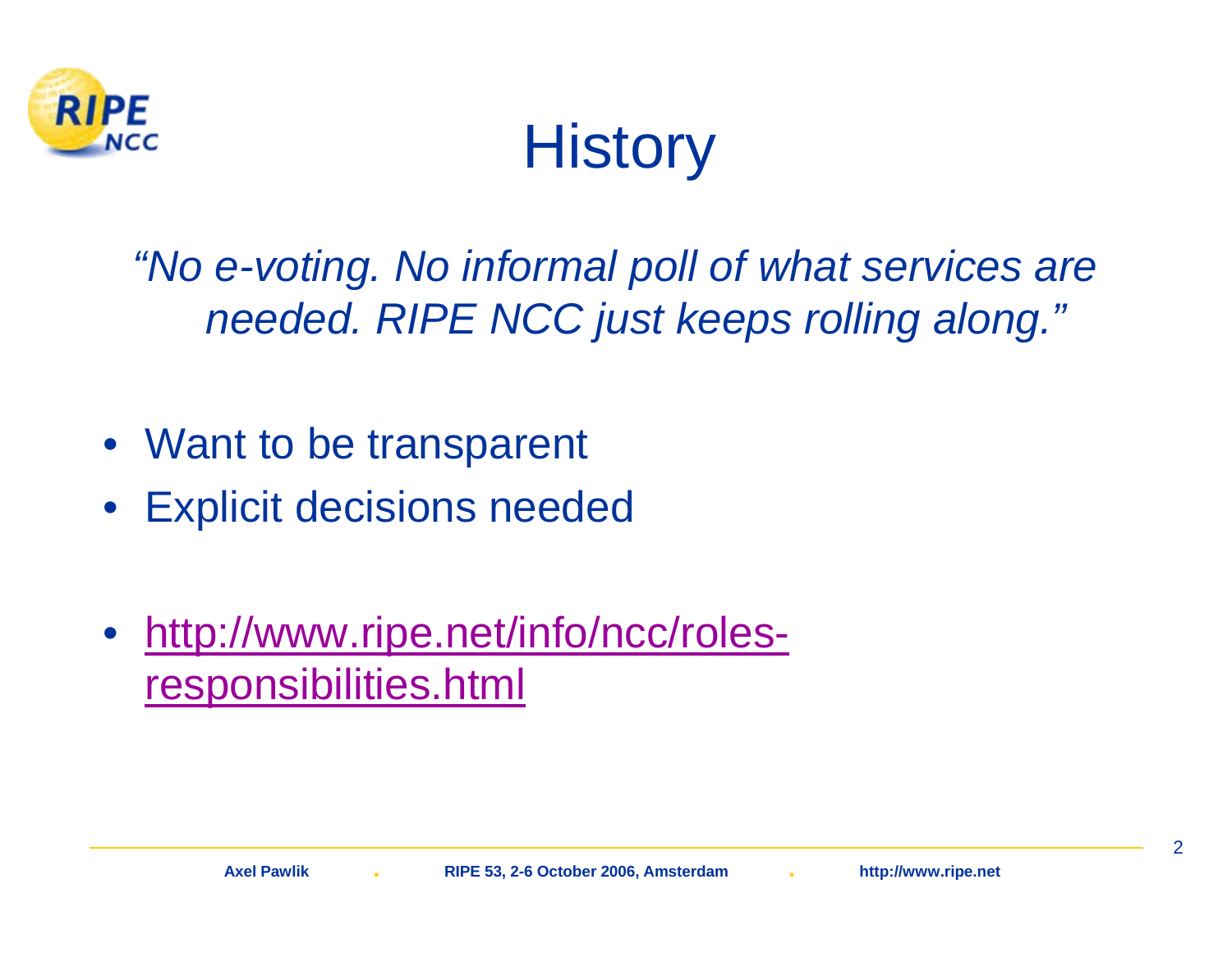#### **RIPE** Certification of Numbering Resources **NCC**

- APNIC heading effort, presentation RIPE 51
- $\bullet$  During 2006, ongoing effort to implement prototype tools
	- RIPE NCC contribution ~ 1 FTE
- See Geoff's presentation on project progress and further plans... (Wednesday Plenary, 1100)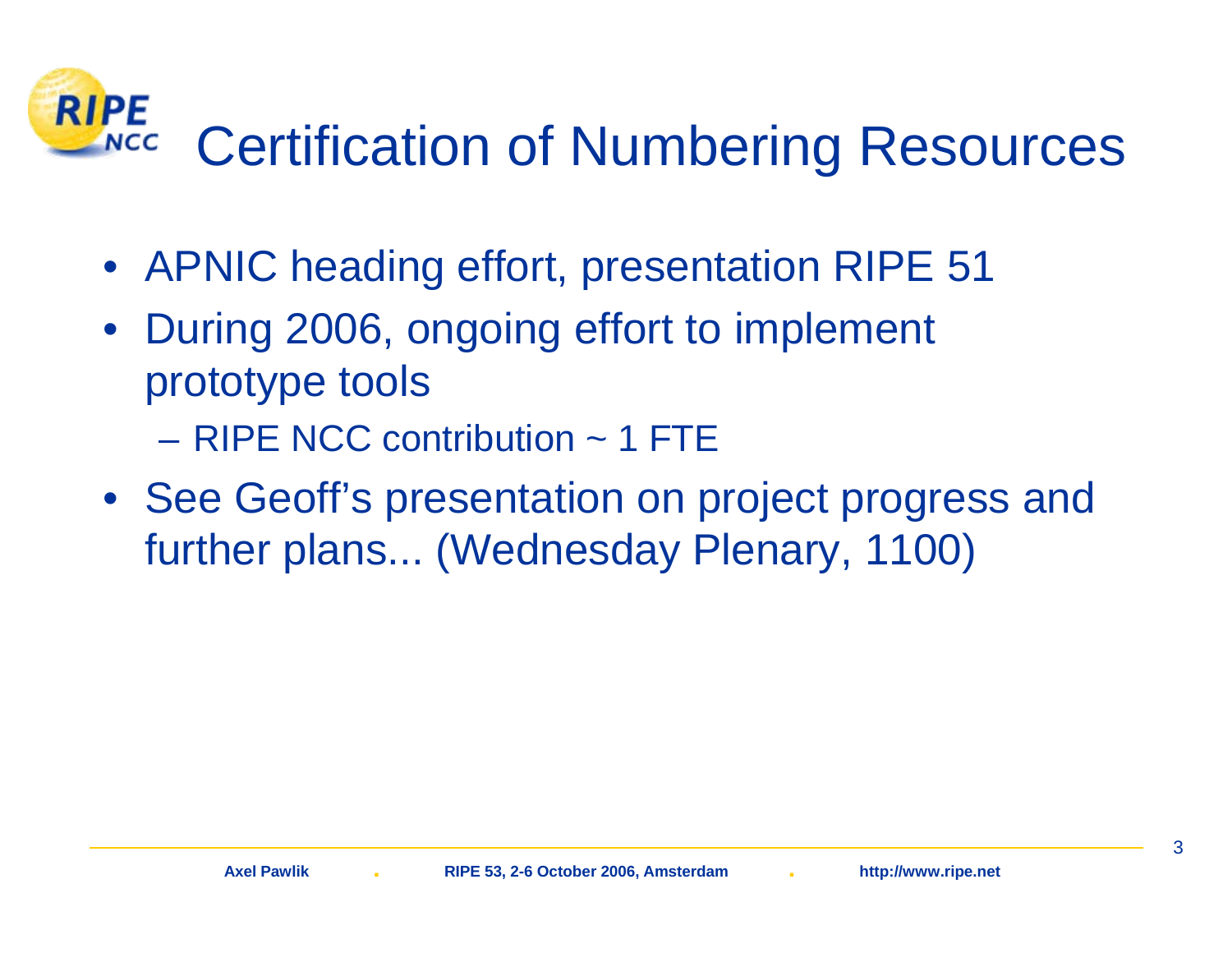

### Next Step

- Ensure Context Match across RIRs
- •…
- But wait!
- What are we doing?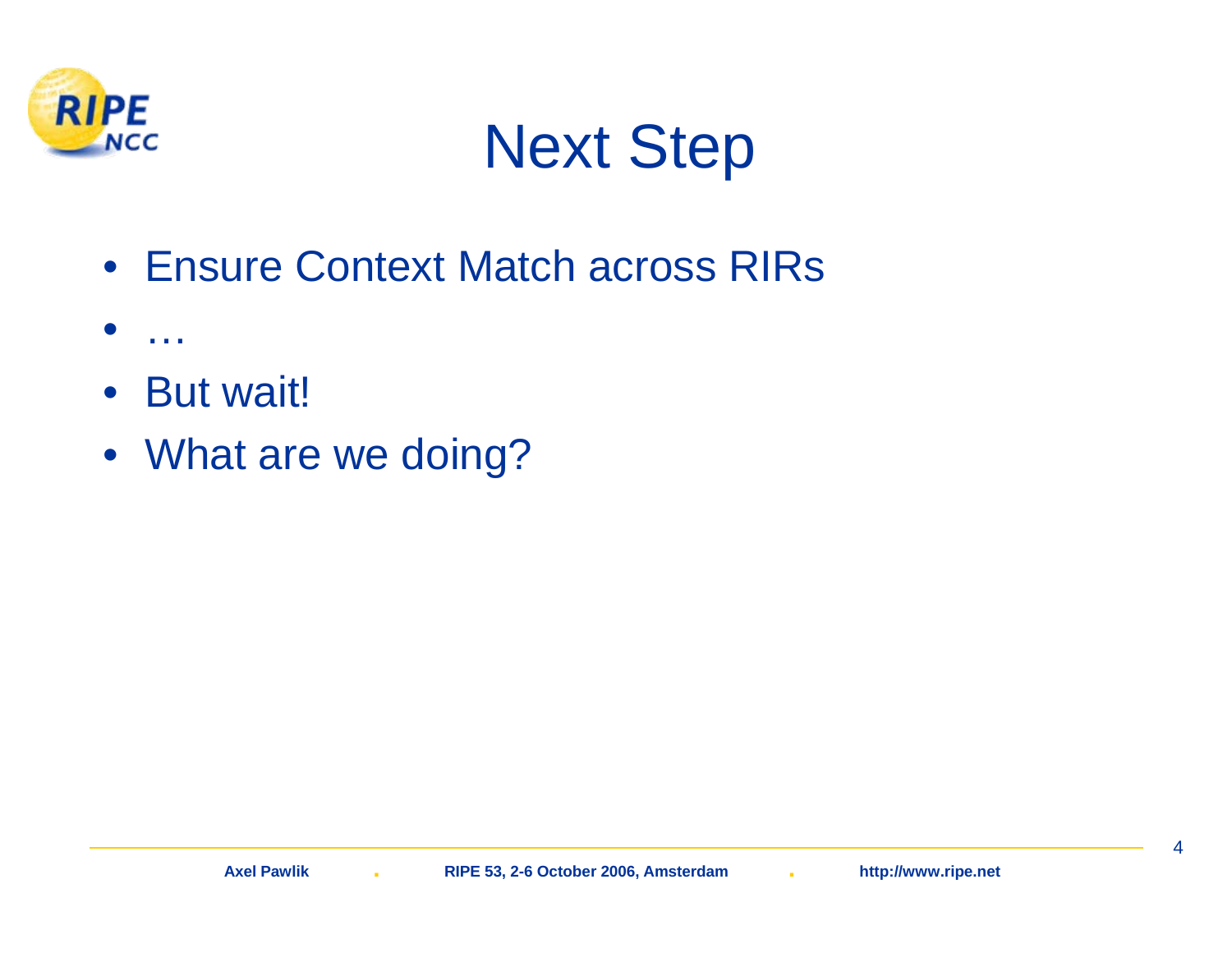

#### Next Step: Let's take a Step Back!

- Why are we doing this?
- Assumptions
	- – Resource Certification is preparing the way for Secure Routing
	- $\mathcal{L}_{\mathcal{A}}$  , and the set of  $\mathcal{L}_{\mathcal{A}}$  Resource Certification is good for RIPE DB "Data Quality"
- Are these valid?
- (Un)Intentional Consequences?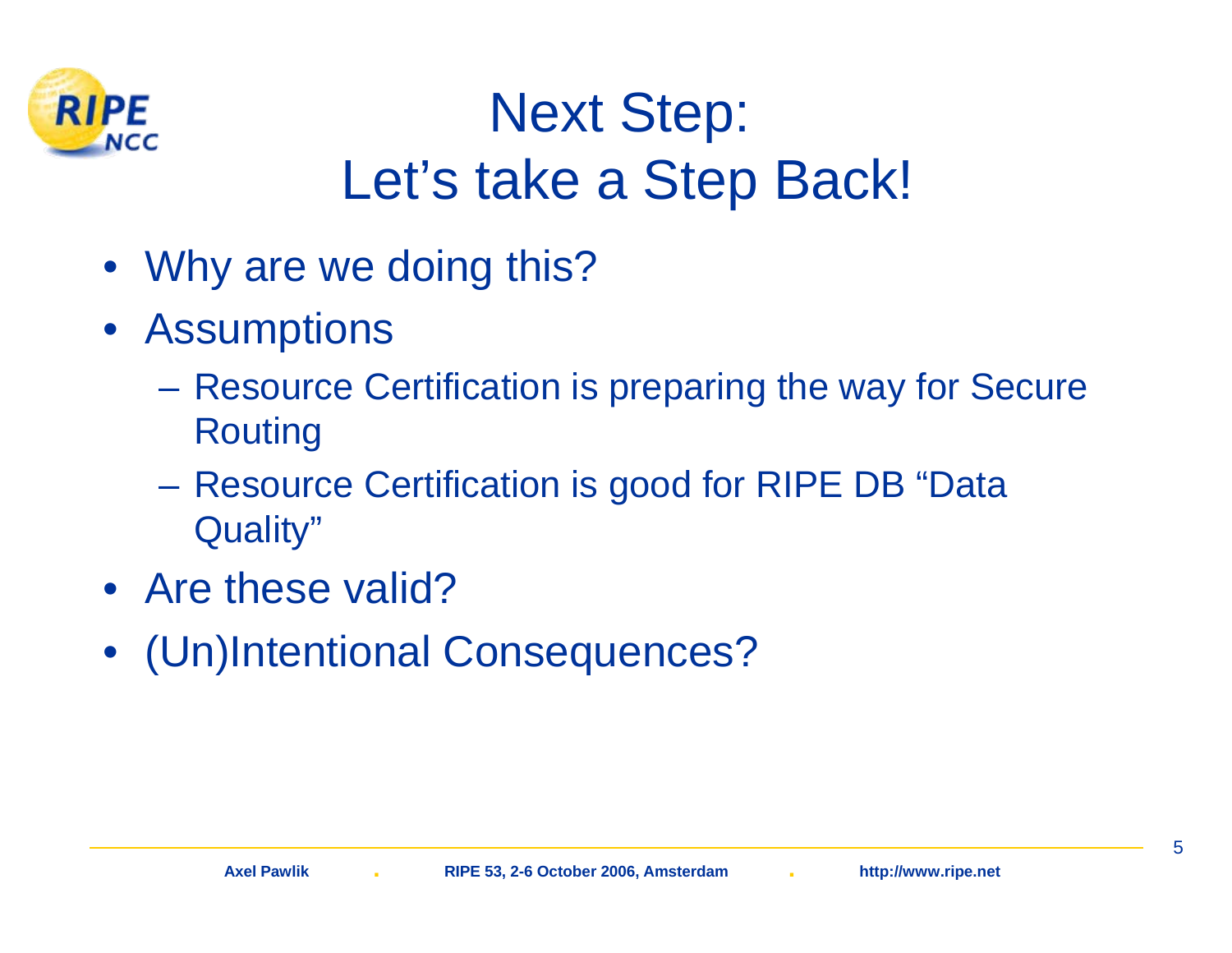#### **RIPE** Paving the way for Routing Security **NCC**

- Really?
- • … or DNSsec Redux?
	- –Resources spent
	- –Activity successfully concluded
	- –Deployment AWOL
- Will YOU deploy secure routing?
	- $\mathcal{L}_{\mathcal{A}}$  , and the set of  $\mathcal{L}_{\mathcal{A}}$ What will convince you?
	- $\mathcal{L}_{\mathcal{A}}$  , and the set of  $\mathcal{L}_{\mathcal{A}}$ What will hold you back?
- Are we running too fast?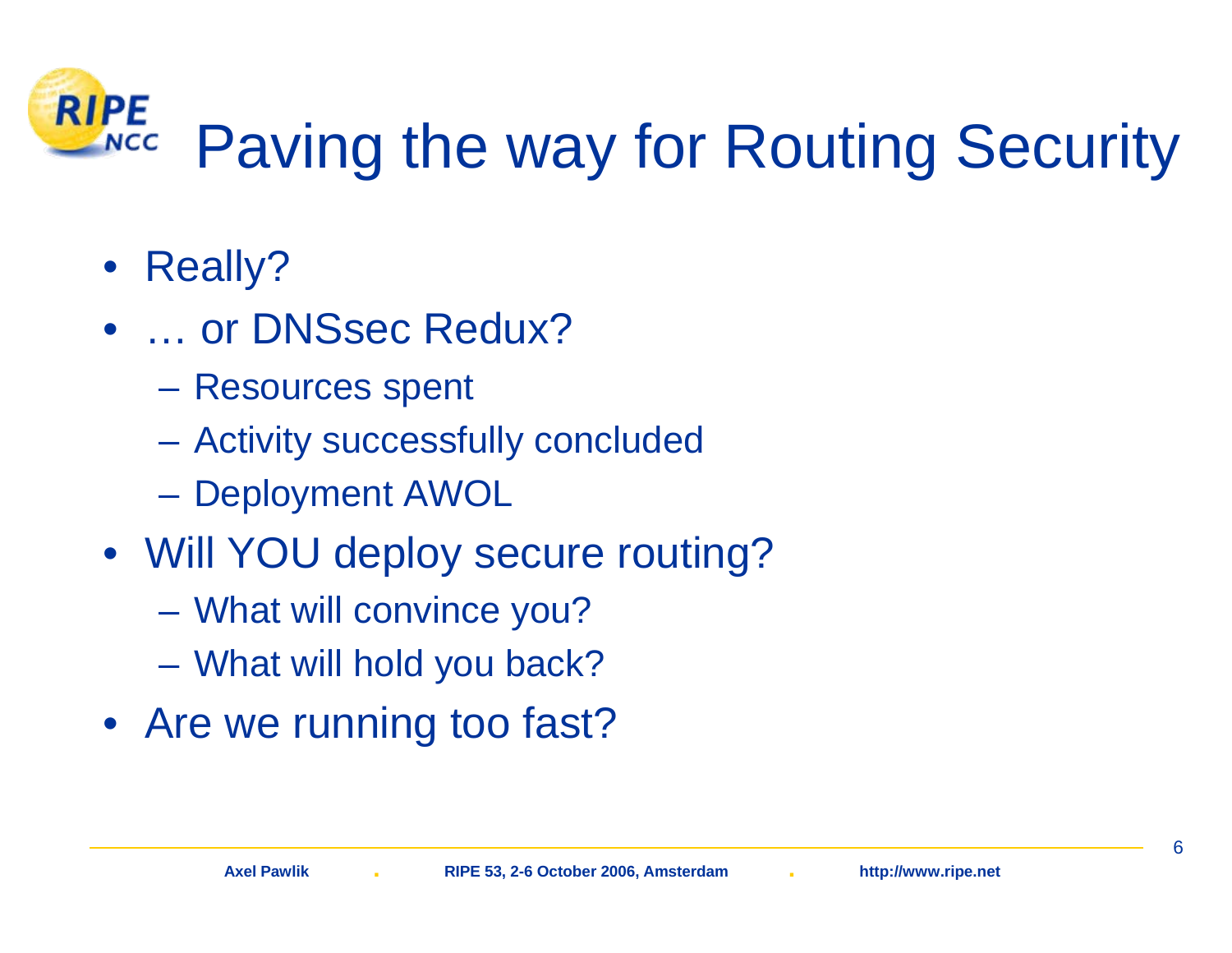#### **RIPE NCC** Certification Good for Data Quality

- Why?
	- $\mathcal{L}_{\mathcal{A}}$ Will we be checking every allocation?
	- $\mathcal{L}_{\mathcal{A}}$ Will we be asserting holder identity?
	- $\mathcal{L}_{\mathcal{A}}$ Or will we rather certify what is already in our files?
- Certification is itself is not a Fine Tooth Comb
- "Combing Results" can be documented by a variety of means
- Certificates are just one possibility
- Cost/Benefit ratio attractive enough for this purpose?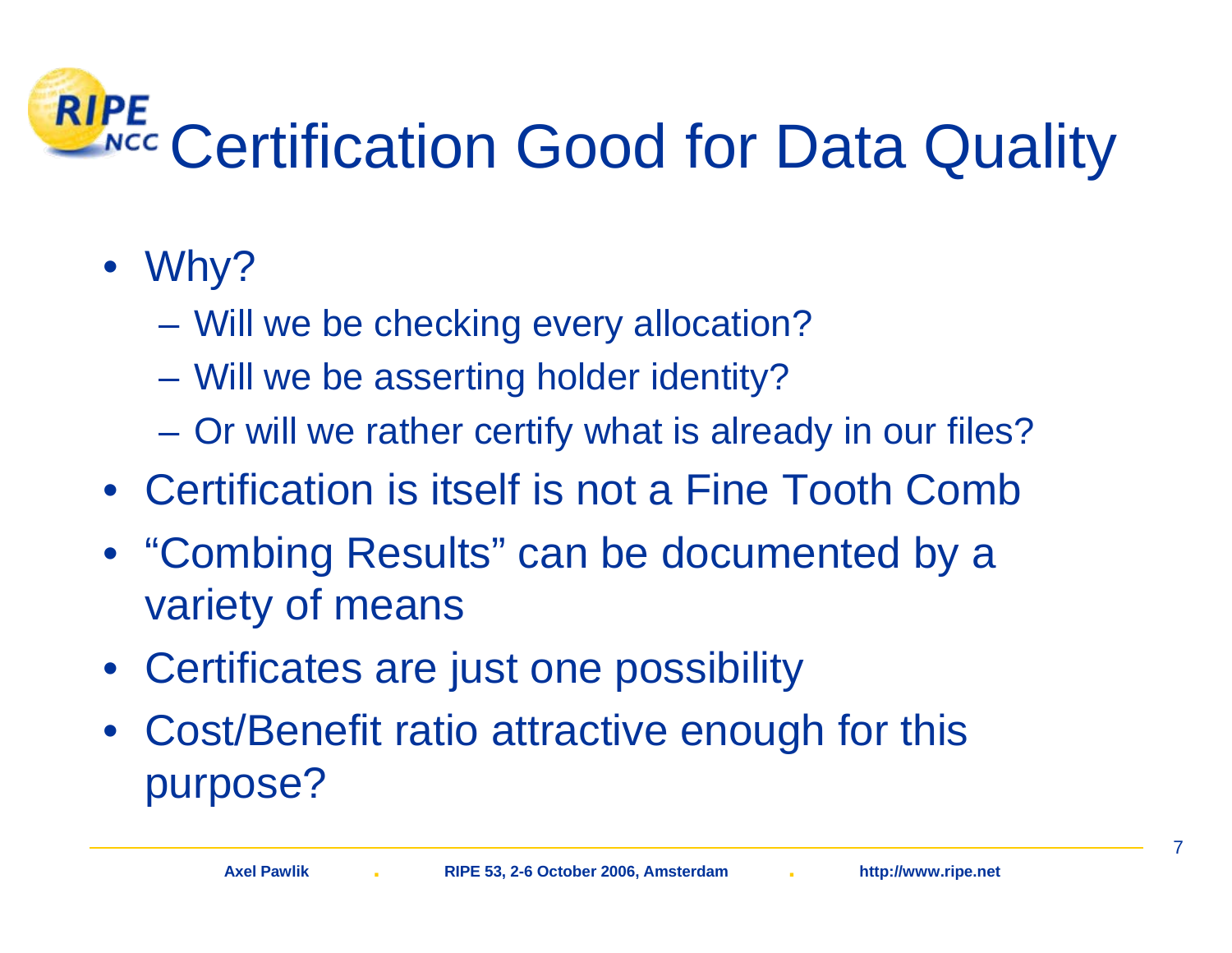

# Unintended Consequences

- If numbers were certified..
- Are we about to enable a marketplace?
	- –"Numbers do not have monetary value!"
	- –… or do they?
- Would that be Good? Or Bad?
	- $\mathcal{L}_{\mathcal{A}}$  , and the set of  $\mathcal{L}_{\mathcal{A}}$ Approaching the end of lifetime of IPv4
	- $\mathcal{L}_{\mathcal{A}}$  , and the set of  $\mathcal{L}_{\mathcal{A}}$ Would the role of RIRs change?
	- How?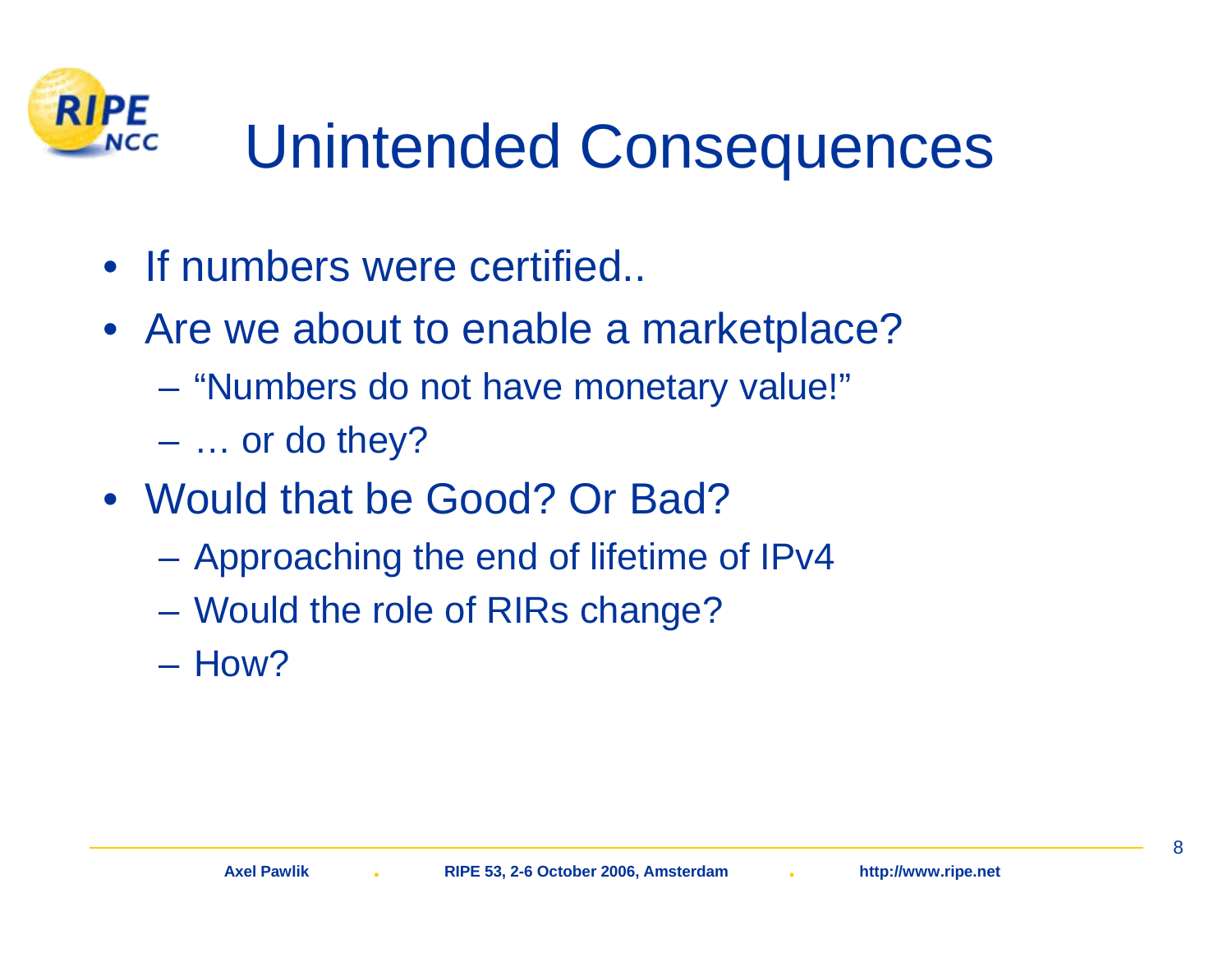

# Strawman Proposal

- Continue prototype development
- Trial deployment in RIPE region in 2007
- Planning for two additional FTE for integration in business processes and systems
- Install Evaluation Task Force
	- – Scope:
		- Follow developments
		- Participate in Trial
		- Advise on impact
		- Formulate report as input for RIPE 55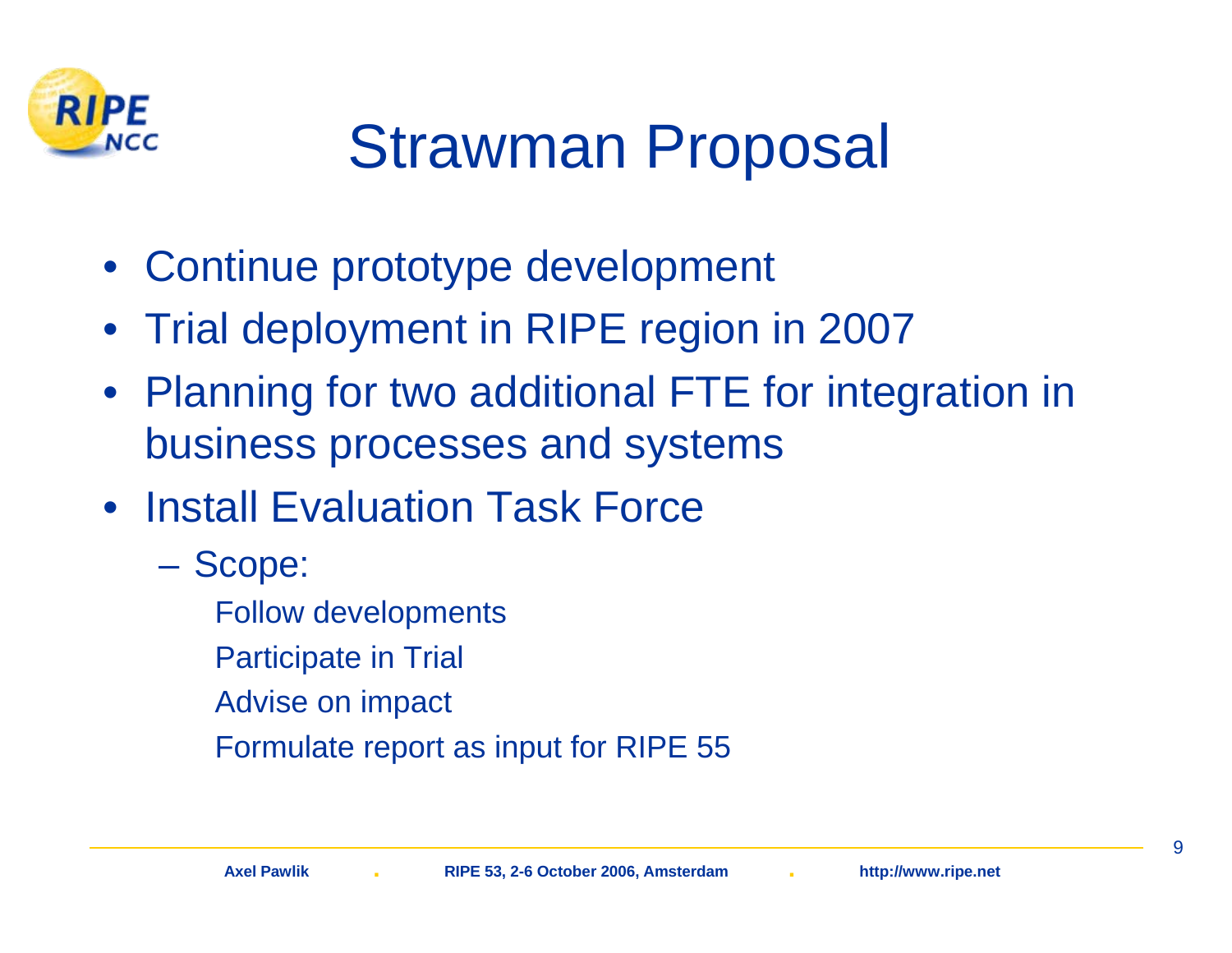

# Task Force Report

- Does this approach meet the objectives?
- What are the implications of this form of certification of resources?
- Impact assessment
	- $\mathcal{L}_{\mathcal{A}}$ Service infrastructure, operational procedures
	- $\mathcal{L}_{\mathcal{A}}$ Utility of the authentication model
	- $\mathcal{L}_{\mathcal{A}}$ Policy considerations
- Recommendations for production deployment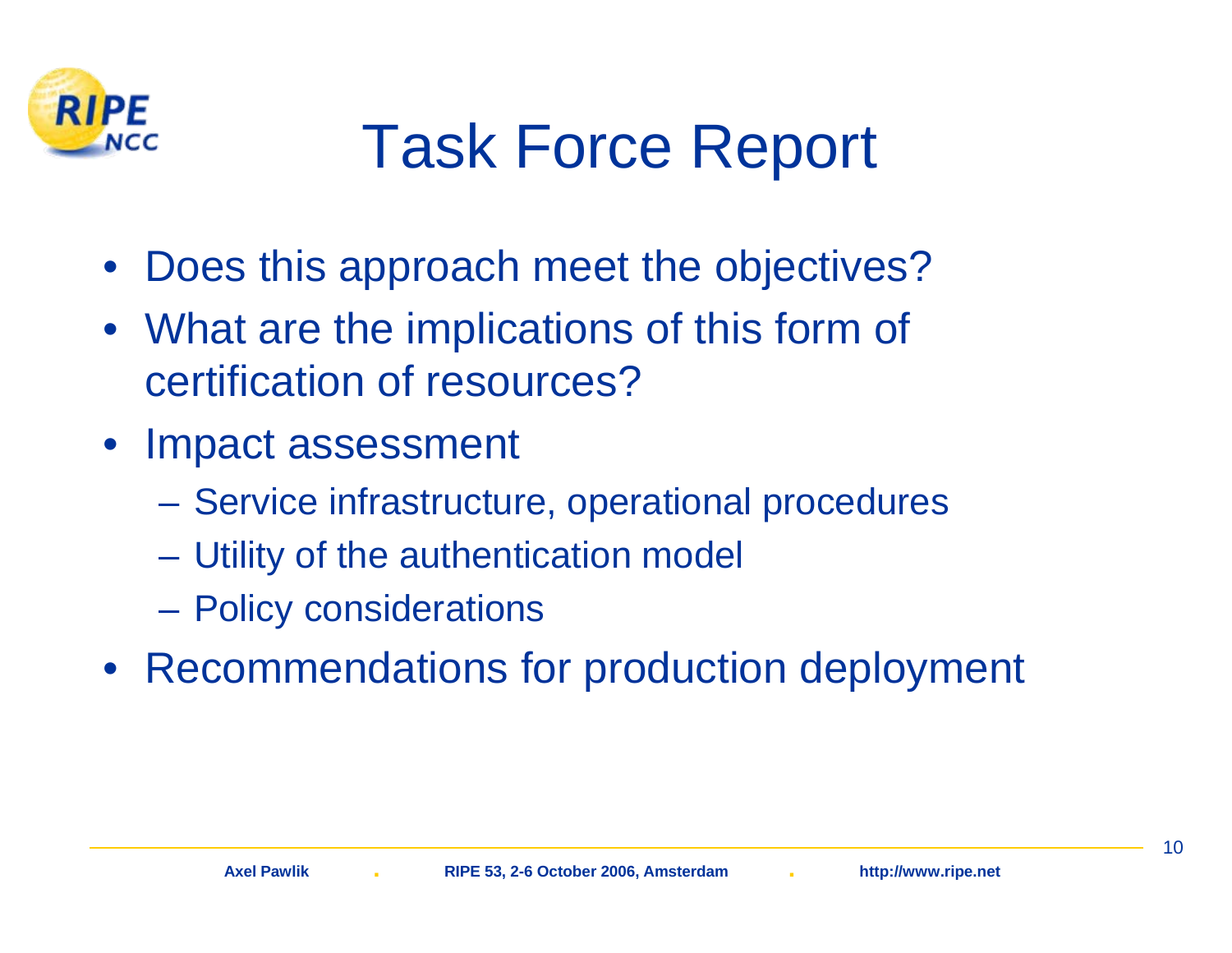

## Decision Time

- $\bullet$ Decide @ RIPE 55 about operational use
	- $\mathcal{L}_{\mathcal{A}}$  , and the set of  $\mathcal{L}_{\mathcal{A}}$ Agree administrative details
	- $\mathcal{L}_{\mathcal{A}}$  , and the set of  $\mathcal{L}_{\mathcal{A}}$ Discuss policy changes
	- $\mathcal{L}_{\mathcal{A}}$  Changes & amendments to Service Contracts